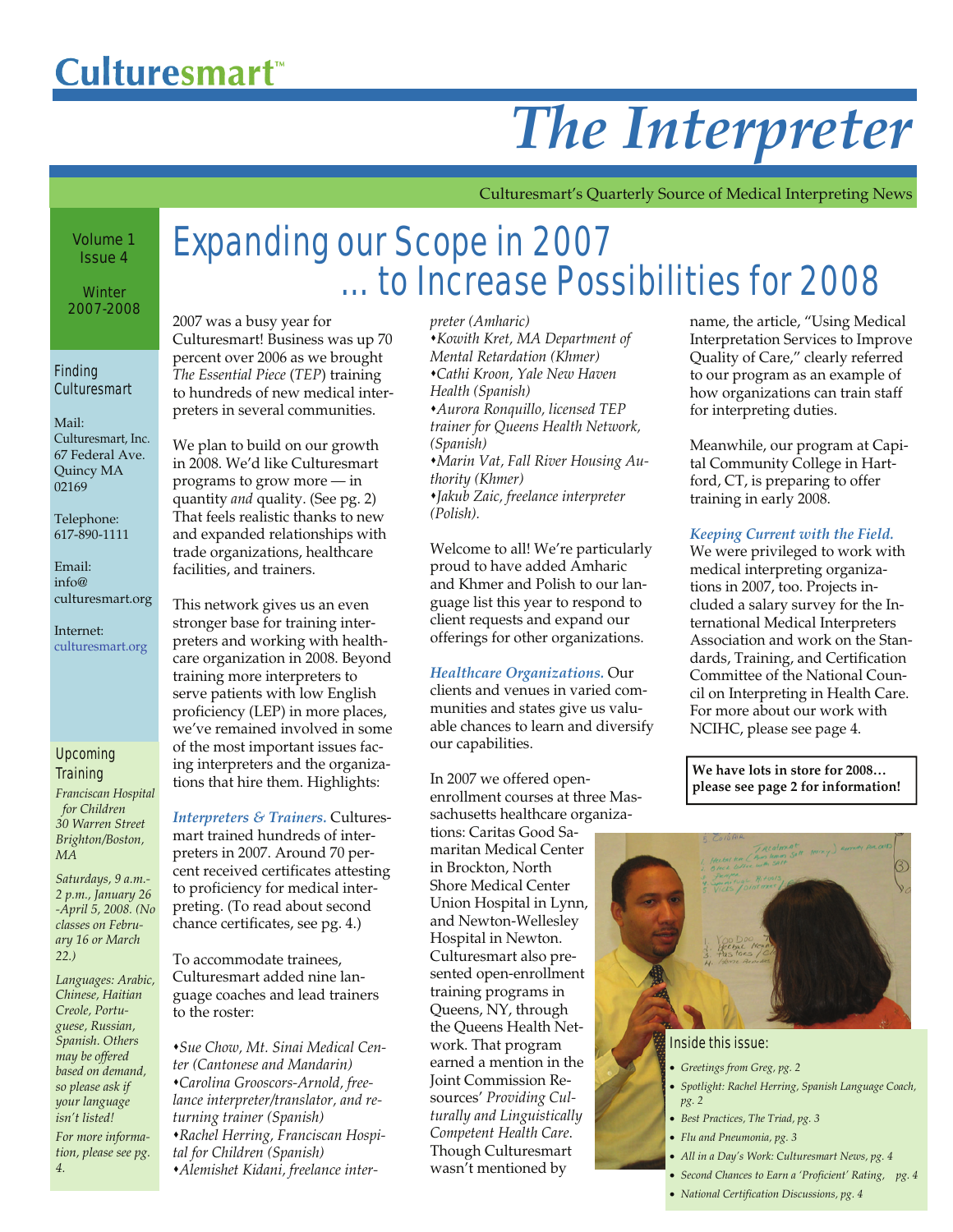# Greetings from Greg, by Greg Figaro, President and Founder, Culturesmart

Dear colleagues and friends:

If you read our article on page 1, you already know that 2007 was a busy year at Culturesmart. I'm excited about all that we accomplished this year but I'm even more excited to think about 2008!

Culturesmart managed in 2007 to expand its list of clients and collaborating organizations, both within and outside Massachusetts. I'm thrilled that we've been able to increase the number of people who benefit from our services as we reach out to new communities throughout the U.S. Our talented language coaches and trainers have helped us prepare new medical interpreters from Massachusetts, New York, Connecticut, and Rhode Island.

*Language coaching* is a unique and integral part of our comprehensive *The Essential Piece* program: few other medical interpreter training programs have language-specific components, and I know of no other company offering our diversity of languages.

During 2007, we have been field testing a new manual for our language coaches and we will introduce this manual in the first quarter of 2008.

Our new *Step-by-Step Language Coaching Guide* will be a crucial ele-

ment in our program. Most importantly, it will list topics and vocabulary that all language coaches should cover, helping ensure that



*Greg with the Rosetta Stone*.

trainees of all languages cover the same vocabulary and medical interpreting principles. Despite standardization, we continue to emphasize our dedication to encouraging coaches to cover material in ways that fit the culture(s) of the patients they and their trainees serve.

The language coaching guide will also provide practical and theoretical guidelines by reinforcing the overarching purpose of *The Essential Piece* training program: training bilingual staff for interpreting in healthcare settings.

Of course the foundation of *The Essential Piece* training is delivered in English to interpreters of all languages. This portion of the course focuses on essential interpreting skills, standards of practice, ethics, the U.S. healthcare system, patient culture, and other topics.

Our biggest initiative for 2008 is *expanding our train the trainer (TTT) program.* TTT prepares people to deliver our *The Essential Piece* course. We offer several options, including training trainers to present both portions of the course — language coaching plus the "foundation" course in English.

Our TTT program is a great way for healthcare organizations to ensure they have in-house capabilities for training new medical interpreters. Let us know if you think it might help you in 2008! Happy new year! We'll have news on other big changes soon...

# Spotlight: Rachel Herring, Spanish Language Coach

When Rachel Herring joined Culturesmart in early 2007, she immediately enriched our language coaching program. Beyond her experience as a medical interpreter and her command

of Spanish terminology, Rachel learned techniques for improving memory and accuracy when she earned her M.A. in translation and interpretation from the Monterey Institute of International Studies. She developed a two-day course on im-



*Spanish language coach Rachel Herring's studies and work have taken her from Illinois and Missouri to Spain, Mexico, Nicaragua, California, and Massachusetts.* 

proving memory and accuracy that she delivered at Catholic Charities.

Rachel spends her days working as a Spanish medical interpreter at Franciscan Hospital for Children in Brighton, Massachusetts. The organization primarily works with children who have special needs. "Because many of the children I interpret for have severe or unusual medical issues, I am constantly learning about many different complex topics," says Rachel. "The scope of my work has lessened in that I am only working with children, but the depth and technicality has increased." She previously worked as a freelancer, mostly at Cambridge Health Alliance.

Rachel began studying Spanish as a high school student in rural Illinois by taking a course via satellite, from San Antonio, Texas. She went on to study Spanish and English at Truman State University, studying in Seville, Spain, during her junior year.

Rachel has lived in Mexico and Nicaragua, too. Her work in Nicaragua during 2001-2003 with the health and information center Centro de Información Servicios de Asesoría en Salud included creating health literacy documents in Spanish.

Rachel now lives in Brighton, Massachusetts, with her husband Joe, a composer, and their daughter Margaret, who is 18 months old and beginning to talk. "She only knows one word of a language other than English, and that word is, oddly, a Russian one because she plays at the park with some Russian-speaking children," says Rachel.

In her free time, Rachel enjoys cooking, baking, and reading. She is also a regional director and an active board member of IMIA.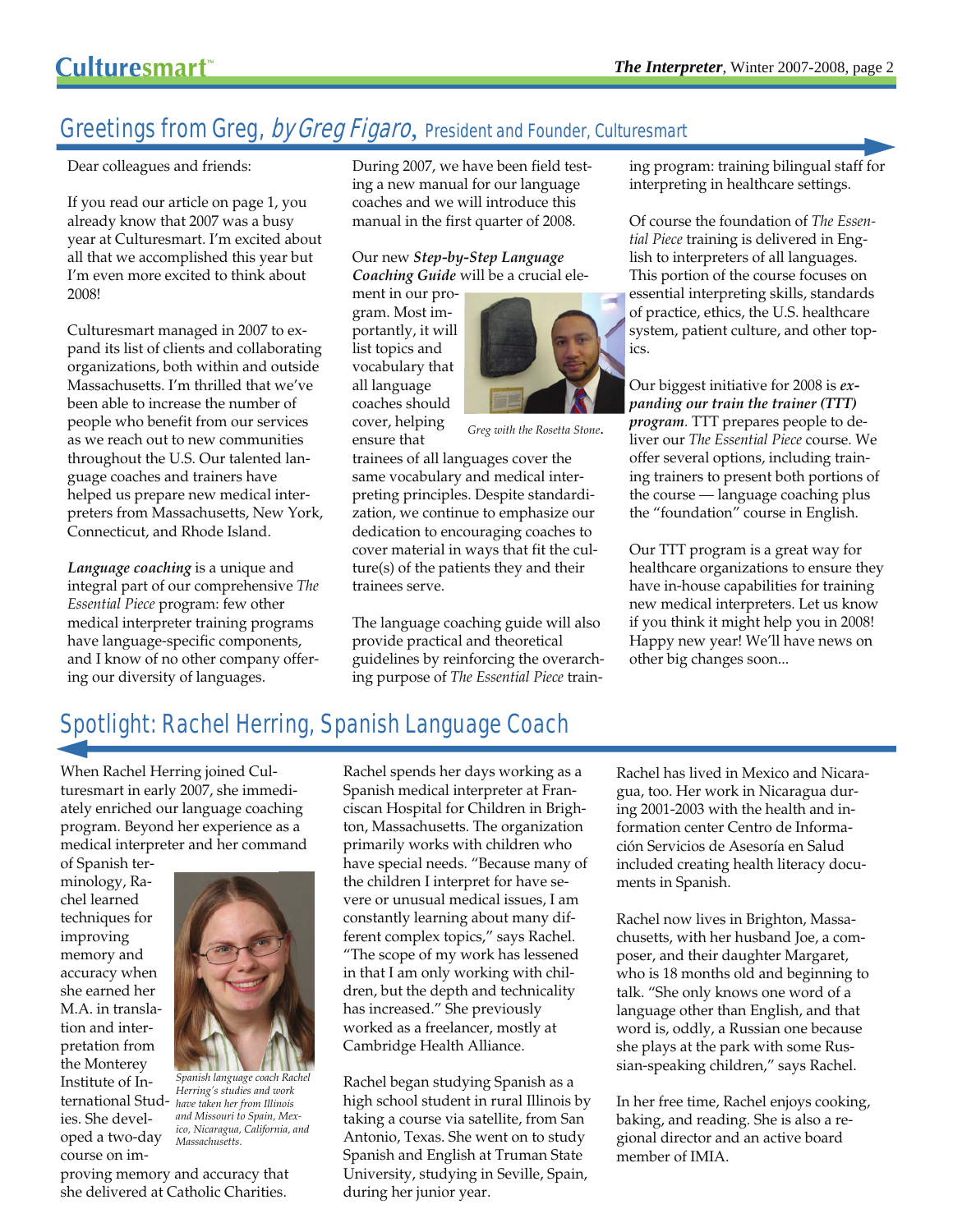### Best Practices: Reinforcing the Triadic Relationship *Triad = The Interpreter, the Patient, and the Provider*

The medical interpreter's primary responsibility is facilitating the therapeutic relationship between provider and patient. That's easy for interpreters, patients, and providers to understand in theory, but real-life situations often provide complications. Here are some reminders on how to maintain an

appropriate level of involvement during appointments.

#### *Positioning.* Always sit so the patient and pro-

vider can address each other directly. Mundane factors like a lack of furniture may influence positioning, but strive to be in a place where you can see the provider and patient without becoming the center of attention. Patient-provider *direct* communication is always foremost.

*Support patient-provider communication***.** Conversation during appointments is between patients and providers. The interpreter's job is to facilitate

and manage the flow of conversation, not to dominate it. Always use the first-person "I" form to emphasize the autonomy of patient and provider. Remind the patient and provider to speak directly to each other, not to you.

*Deflect attention from yourself.* Many patients and providers are curious about interpreters and ask questions during appointments: Where did you come from? Where did you learn languages? Again, appointments aren't about you! Answer questions briefly and professionally, in a way that reassures the questioner about your credentials. Let the third member of the triad know what you're discussing, too. Then steer the conversation back to involve everyone.

*Maintain a comfortable pace.* Interpreters should develop good conversation management skills. Allow only one person to speak at a time and slow speakers down if they talk too quickly.

**Influenza**, commonly known as "**the flu**," doesn't always sound like a serious problem: most of us have had it at least once. But the Centers for Disease Control and Prevention report that 36,000 people die from influenza each year in the U.S. alone; over 200,000 are hospitalized. Providers often recommend **flu shots** in the fall, particularly for children, the elderly, and people in healthcare professions. (Including interpreters!)

The flu is caused by a **virus**, so antibiotics won't cure it. Though the flu and the common cold share some symptoms — **sore throat** and **runny nose** — flu also often causes **high fever** and **chills** plus more severe **muscle aches** and **fatigue** than common colds usually bring. The flu is highly contagious, particularly when air is cold and dry, and it is commonly spread through coughing and sneezing. The flu typically lasts for about 10-14 days.



Most regimens for treating flu include lots of rest and fluids. Some providers may also recommend antiviral medications that must be started quickly after flu symptoms begin.

Flu patients need to take care of themselves: complications can include more serious diseases, particularly pneumonia, **inflammation** of the **bronchioles** and **alveolar tissue**. **Double pneumonia** refers to disease in both lungs; it is more technically known as **bronchopneumonia**. **Lobar pneumonia** affects only one **lobe** of a lung. Pneumonia is usually caused by viruses or **bacteria,** though f**ungi** and **mycoplasmas** are other sources of the disease.

Pneumonia symptoms often resemble flu symptoms: fever, chills and sweats, muscle aches and pain, and headache are typical in the early stages. Chest pain and coughing may develop later. **Walking pneumonia** usually causes relatively mild symptoms.

Only one form of pneumonia — pneumococcal, caused by bacteria — can be prevented with a vaccination. Pneumonia treatments vary depending on the type of disease and may include hospitalization if the illness has progressed. Early treatment is important and patients need to take full courses of medicine.

This is only a very basic introduction to influenza and pneumonia. Learn more at: Centers for Disease Control and Prevention (flu): http://www.cdc.gov/flu/about/disease.htm Amer. Lung Assoc. (pneumonia) : http://www.lungusa.org/site/pp.asp?c=dvLUK9O0E&b=35691

### Patient or Provider **Misbehavior**

Managing the flow of patient-provider conversation is complicated, and interpreters often find themselves taking on "odd jobs" during appointments.

★Family members who interrupt. If a patient's family member intrudes, use tact, diplomacy, and professionalism to resolve situations. Prepare by imagining conflicts.

★ Providers who talk too fast. If a doctor speaks too quickly, ask him/ her to slow down. If you missed something, ask to hear the utterance again. Correct what you might have missed or gotten wrong the first time.

★Impatient patients. Some patients want easy answers to medical problems and may complain to the interpreter if unrealistic expectations aren't met. Don't respond to concerns yourself: enlist the provider to explain decisions to the patient. Dietary changes are a big source of discontent: you may need to act as a cultural broker to talk about menus and ingredients.